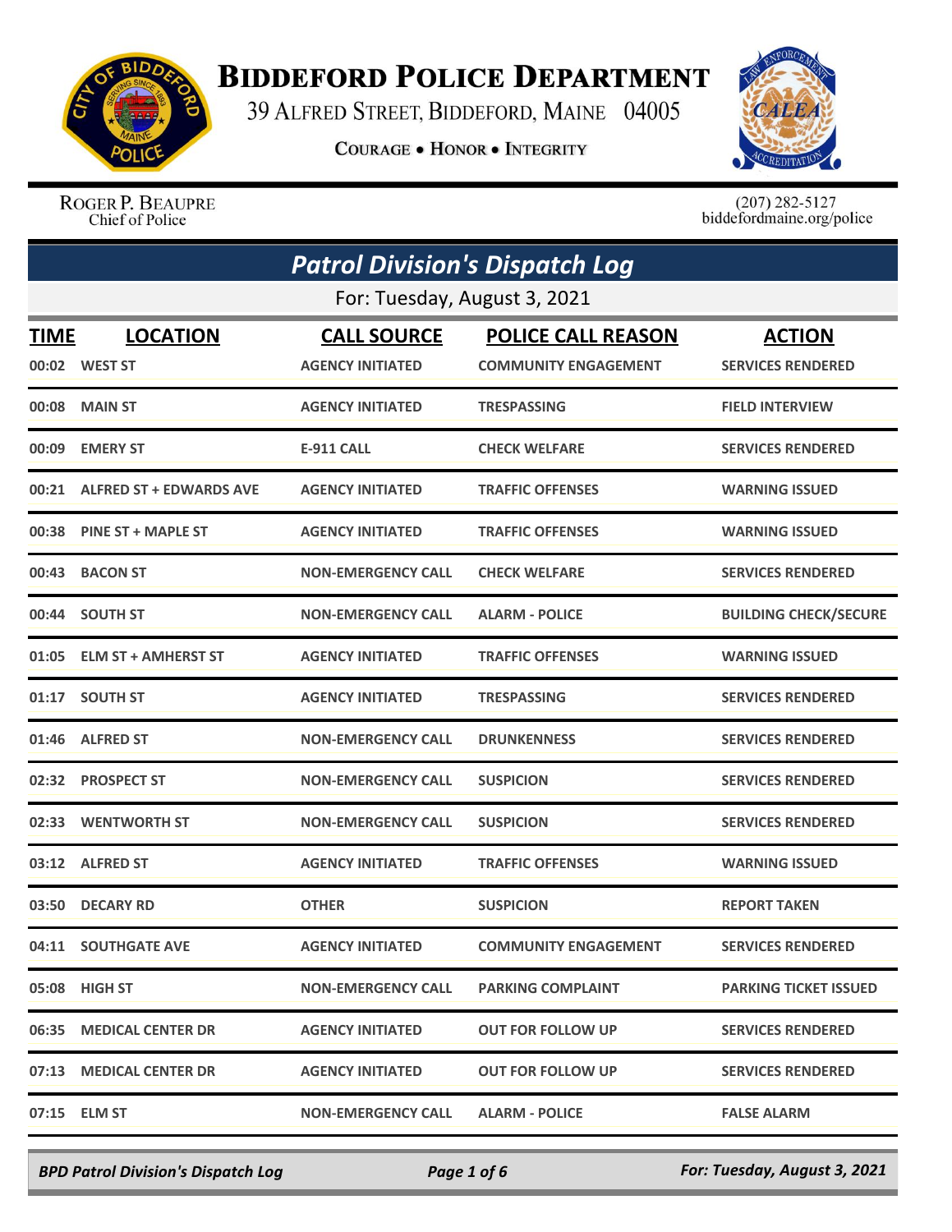| <b>TIME</b> | <b>LOCATION</b>          | <b>CALL SOURCE</b>        | <b>POLICE CALL REASON</b>          | <b>ACTION</b>             |
|-------------|--------------------------|---------------------------|------------------------------------|---------------------------|
|             | 07:41 SOUTH ST           | <b>AGENCY INITIATED</b>   | <b>TRAFFIC OFFENSES</b>            | <b>VSAC ISSUED</b>        |
|             | 08:06 OAK ST             | <b>NON-EMERGENCY CALL</b> | <b>SEX OFFENDER REGISTRATION</b>   | <b>REPORT TAKEN</b>       |
| 08:45       | <b>MAIN ST</b>           | <b>AGENCY INITIATED</b>   | <b>COMMUNITY ENGAGEMENT</b>        | <b>NO VIOLATION</b>       |
|             | 08:50 PIKE ST            | <b>NON-EMERGENCY CALL</b> | <b>PARKING COMPLAINT</b>           | <b>SERVICES RENDERED</b>  |
|             | 08:53 MAIN ST            | <b>AGENCY INITIATED</b>   | <b>COMMUNITY ENGAGEMENT</b>        | <b>NO VIOLATION</b>       |
|             | 08:54 MAIN ST            | <b>AGENCY INITIATED</b>   | <b>COMMUNITY ENGAGEMENT</b>        | <b>NO VIOLATION</b>       |
|             | 09:09 PEARL ST           | <b>AGENCY INITIATED</b>   | <b>COMMUNITY ENGAGEMENT</b>        | <b>SERVICES RENDERED</b>  |
| 09:10       | <b>PEARL ST</b>          | <b>AGENCY INITIATED</b>   | <b>COMMUNITY ENGAGEMENT</b>        | <b>SERVICES RENDERED</b>  |
| 09:20       | <b>MAIN ST</b>           | <b>AGENCY INITIATED</b>   | <b>COMMUNITY ENGAGEMENT</b>        | <b>NO VIOLATION</b>       |
| 09:22       | <b>MAIN ST</b>           | <b>NON-EMERGENCY CALL</b> | <b>ARTICLES LOST/FOUND</b>         | <b>SERVICES RENDERED</b>  |
| 09:22       | <b>PEARL ST</b>          | <b>AGENCY INITIATED</b>   | <b>COMMUNITY ENGAGEMENT</b>        | <b>NO VIOLATION</b>       |
|             | 09:38 PINE ST            | <b>AGENCY INITIATED</b>   | <b>ANIMAL COMPLAINT</b>            | <b>SERVICES RENDERED</b>  |
|             | 09:44 ALFRED ST          | <b>WALK-IN AT STATION</b> | <b>ALL OTHER</b>                   | <b>SERVICES RENDERED</b>  |
|             | <b>10:08 PINE ST</b>     | <b>AGENCY INITIATED</b>   | <b>ANIMAL COMPLAINT</b>            | <b>SERVICES RENDERED</b>  |
|             | 10:08 AMHERST ST         | <b>NON-EMERGENCY CALL</b> | <b>VIN VERIFICATION</b>            | <b>SERVICES RENDERED</b>  |
|             | 10:14 ALFRED ST + MAY ST | E-911 CALL                | <b>VEHICLE CRASH - POLICE ONLY</b> | <b>STATE FORM TAKEN</b>   |
|             | 10:32 TAYLOR ST          | <b>NON-EMERGENCY CALL</b> | <b>PARKING COMPLAINT</b>           | <b>UNFOUNDED</b>          |
|             | 10:46 LAMBERT ST         | <b>WALK-IN AT STATION</b> | <b>SUSPICION</b>                   | <b>SERVICES RENDERED</b>  |
|             | 10:51 SULLIVAN ST        | <b>NON-EMERGENCY CALL</b> | <b>DISABLED VEHICLE</b>            | <b>SERVICES RENDERED</b>  |
|             | 11:23 JEFFERSON ST       | <b>AGENCY INITIATED</b>   | <b>SEX OFFENDER COMPLIANCE CHK</b> | <b>NEGATIVE CONTACT</b>   |
|             | 11:27 GRAHAM ST          | <b>AGENCY INITIATED</b>   | <b>SEX OFFENDER COMPLIANCE CHK</b> | <b>SERVICES RENDERED</b>  |
|             | 11:32 SOUTH ST           | <b>AGENCY INITIATED</b>   | <b>TRAFFIC OFFENSES</b>            | <b>WARNING ISSUED</b>     |
|             | 11:38 ELM ST             | <b>NON-EMERGENCY CALL</b> | <b>BOLO</b>                        | <b>NO ACTION REQUIRED</b> |
|             | 11:45 POOL ST            | <b>AGENCY INITIATED</b>   | <b>TRAFFIC OFFENSES</b>            | <b>WARNING ISSUED</b>     |
|             | 11:47 GREENFIELD LN      | <b>NON-EMERGENCY CALL</b> | <b>ANIMAL COMPLAINT</b>            | <b>REPORT TAKEN</b>       |
|             | 11:53 POOL ST            | <b>AGENCY INITIATED</b>   | <b>TRAFFIC OFFENSES</b>            | <b>WARNING ISSUED</b>     |
|             |                          |                           |                                    |                           |

*BPD Patrol Division's Dispatch Log Page 2 of 6 For: Tuesday, August 3, 2021*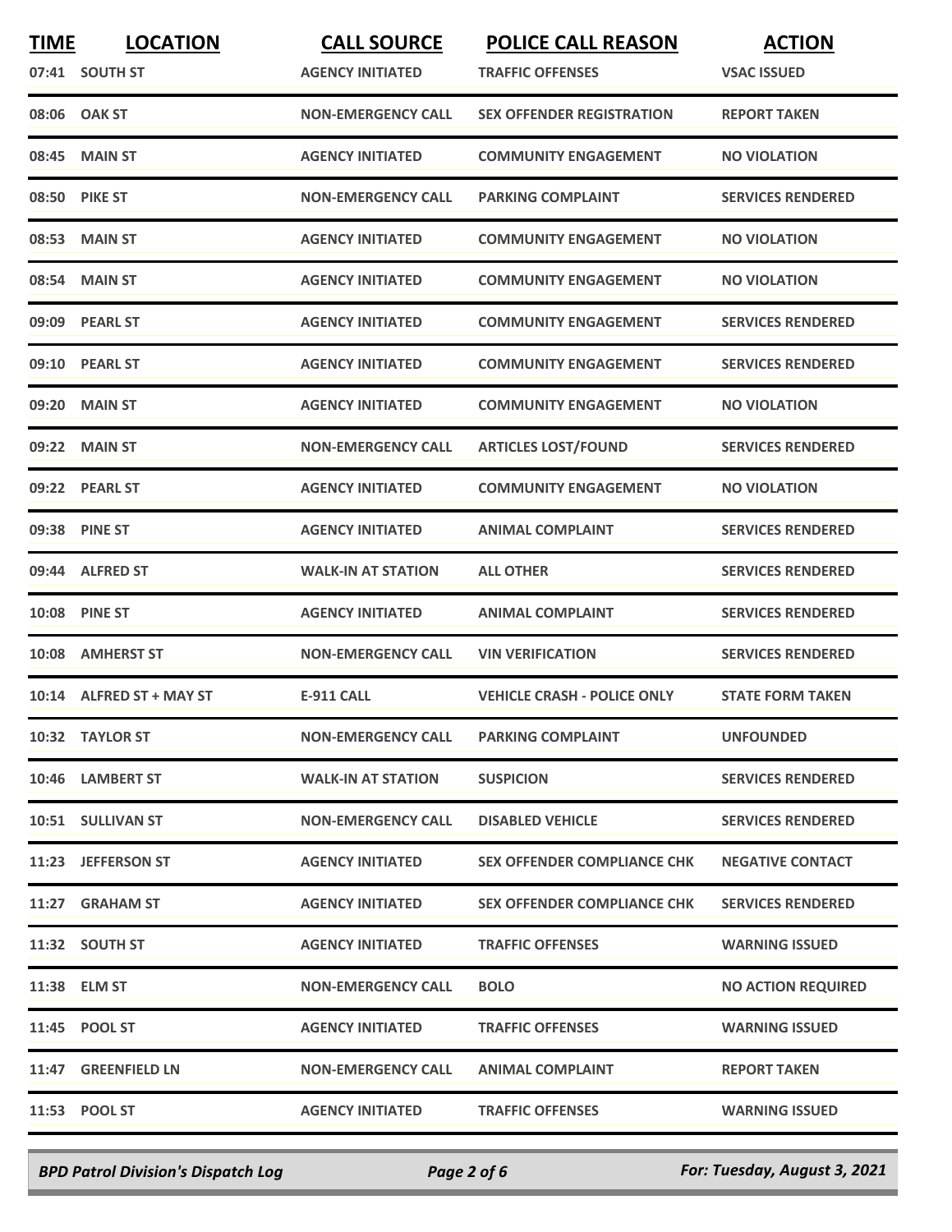| <b>TIME</b> | <b>LOCATION</b>                  | <b>CALL SOURCE</b>        | <b>POLICE CALL REASON</b>          | <b>ACTION</b>            |
|-------------|----------------------------------|---------------------------|------------------------------------|--------------------------|
| 12:00       | <b>POOL ST</b>                   | <b>AGENCY INITIATED</b>   | <b>TRAFFIC OFFENSES</b>            | <b>WARNING ISSUED</b>    |
|             | 12:09 POOL ST                    | <b>AGENCY INITIATED</b>   | <b>TRAFFIC OFFENSES</b>            | <b>WARNING ISSUED</b>    |
|             | 12:12 SACO FALLS WAY             | <b>AGENCY INITIATED</b>   | PRO-ACTIVE DV RESPONSE TEAM        | <b>NO VIOLATION</b>      |
|             | 12:14 HILL ST                    | <b>AGENCY INITIATED</b>   | <b>COMMUNITY ENGAGEMENT</b>        | <b>SERVICES RENDERED</b> |
|             | <b>12:17 MAIN ST</b>             | <b>NON-EMERGENCY CALL</b> | <b>HARASSMENT</b>                  | <b>NO VIOLATION</b>      |
|             | 12:19 POOL ST                    | <b>AGENCY INITIATED</b>   | <b>TRAFFIC OFFENSES</b>            | <b>WARNING ISSUED</b>    |
|             | 12:19 ALFRED ST                  | <b>AGENCY INITIATED</b>   | <b>PRO-ACTIVE DV RESPONSE TEAM</b> | <b>NO VIOLATION</b>      |
| 12:32       | <b>POOL ST</b>                   | <b>AGENCY INITIATED</b>   | <b>TRAFFIC OFFENSES</b>            | <b>WARNING ISSUED</b>    |
| 12:42       | <b>POOL ST + MEETINGHOUSE RD</b> | <b>AGENCY INITIATED</b>   | <b>TRAFFIC OFFENSES</b>            | <b>VSAC ISSUED</b>       |
| 12:44       | <b>KING ST</b>                   | <b>AGENCY INITIATED</b>   | <b>SEX OFFENDER COMPLIANCE CHK</b> | <b>NEGATIVE CONTACT</b>  |
| 12:47       | <b>GRAHAM ST</b>                 | <b>AGENCY INITIATED</b>   | <b>SEX OFFENDER COMPLIANCE CHK</b> | <b>SERVICES RENDERED</b> |
| 12:57       | <b>POOL ST</b>                   | <b>AGENCY INITIATED</b>   | <b>TRAFFIC OFFENSES</b>            | <b>VSAC ISSUED</b>       |
| 13:03       | <b>MILE STRETCH RD</b>           | <b>AGENCY INITIATED</b>   | <b>SHELLFISH VIOLATION</b>         | <b>NO VIOLATION</b>      |
| 13:07       | <b>BLANDINGS WAY</b>             | <b>AGENCY INITIATED</b>   | <b>ANIMAL COMPLAINT</b>            | <b>WARNING ISSUED</b>    |
| 13:09       | <b>ELM ST</b>                    | <b>E-911 CALL</b>         | 911 MISUSE                         | <b>SERVICES RENDERED</b> |
|             | 13:11 POOL ST                    | <b>AGENCY INITIATED</b>   | <b>TRAFFIC OFFENSES</b>            | <b>WARNING ISSUED</b>    |
|             | 13:14 ALFRED ST                  | <b>WALK-IN AT STATION</b> | <b>PAPERWORK</b>                   | <b>PAPERWORK SERVED</b>  |
|             | 13:19 POOL ST                    | <b>AGENCY INITIATED</b>   | <b>TRAFFIC OFFENSES</b>            | <b>VSAC ISSUED</b>       |
|             | 13:25 CRESCENT ST                | <b>NON-EMERGENCY CALL</b> | <b>CHECK WELFARE</b>               | <b>SERVICES RENDERED</b> |
|             | 13:32 FORTUNES ROCKS RD          | <b>AGENCY INITIATED</b>   | <b>COMMUNITY ENGAGEMENT</b>        | <b>NO VIOLATION</b>      |
|             | 13:37 POOL ST + HIDDEN FARM RD   | <b>AGENCY INITIATED</b>   | <b>TRAFFIC OFFENSES</b>            | <b>WARNING ISSUED</b>    |
|             | 13:38 ALFRED ST                  | <b>NON-EMERGENCY CALL</b> | <b>OUT FOR FOLLOW UP</b>           | <b>SERVICES RENDERED</b> |
|             | 13:39 WENTWORTH ST               | <b>NON-EMERGENCY CALL</b> | <b>PARKING COMPLAINT</b>           | <b>NO VIOLATION</b>      |
|             | 13:45 POOL ST                    | <b>AGENCY INITIATED</b>   | <b>TRAFFIC OFFENSES</b>            | <b>WARNING ISSUED</b>    |
|             | 13:48 LESTER B ORCUTT BLVD       | <b>NON-EMERGENCY CALL</b> | <b>ALARM - POLICE</b>              | <b>FALSE ALARM</b>       |
|             | 13:48 BEACH HOUSE LN             | <b>AGENCY INITIATED</b>   | <b>COMMUNITY ENGAGEMENT</b>        | <b>NO VIOLATION</b>      |
|             |                                  |                           |                                    |                          |

*BPD Patrol Division's Dispatch Log Page 3 of 6 For: Tuesday, August 3, 2021*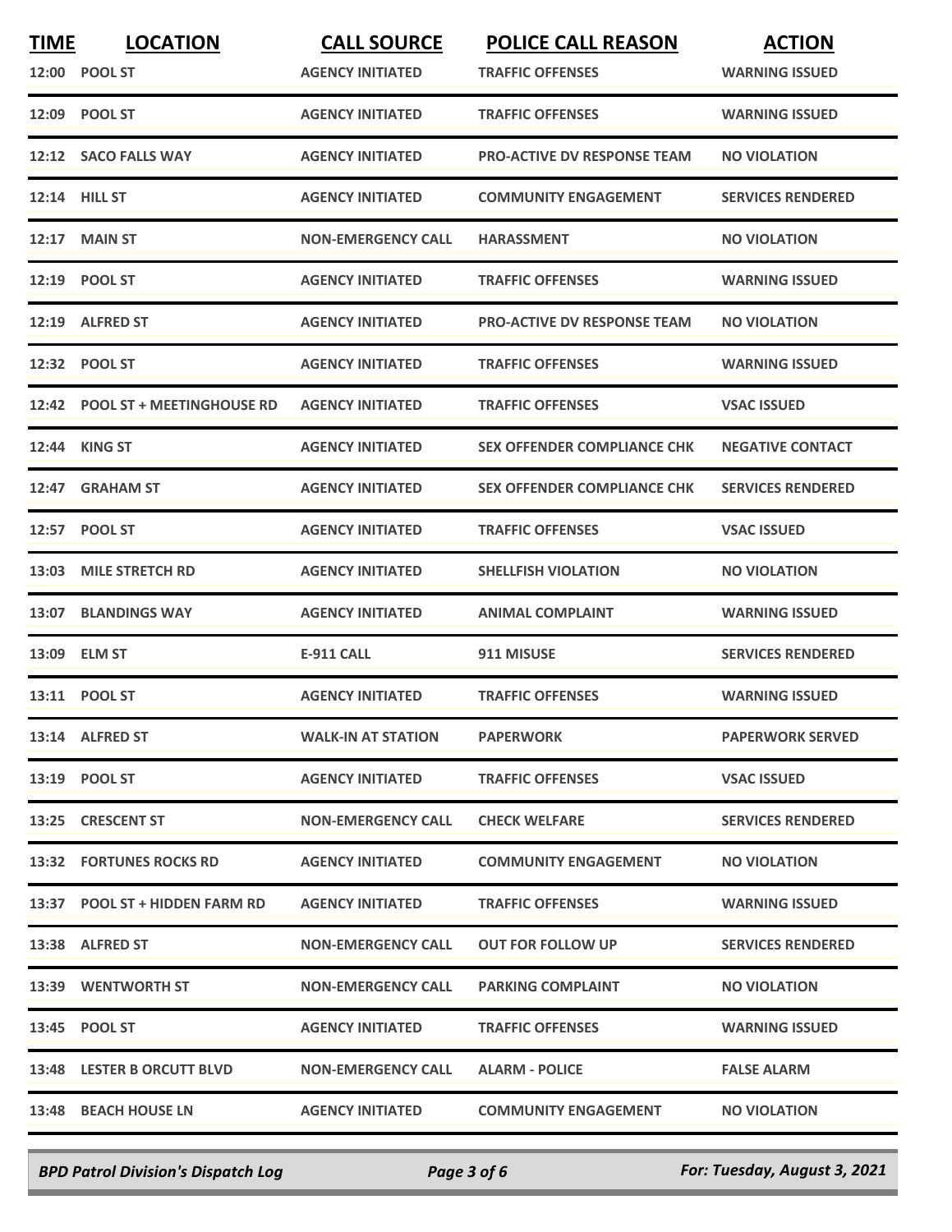| <b>TIME</b> | <b>LOCATION</b><br>13:48 FOSS ST | <b>CALL SOURCE</b><br><b>NON-EMERGENCY CALL</b> | <b>POLICE CALL REASON</b><br><b>ASSIST OTHER AGENCY</b> | <b>ACTION</b><br><b>SERVICES RENDERED</b> |
|-------------|----------------------------------|-------------------------------------------------|---------------------------------------------------------|-------------------------------------------|
|             | 13:55 POOL ST                    | <b>AGENCY INITIATED</b>                         | <b>TRAFFIC OFFENSES</b>                                 | <b>WARNING ISSUED</b>                     |
| 14:00       | <b>SPRINGBROOK DR</b>            | <b>E-911 CALL</b>                               | <b>ATTEMPTED/THREATENED SUICIDE</b>                     | <b>REPORT TAKEN</b>                       |
|             | 14:01 POOL ST                    | <b>AGENCY INITIATED</b>                         | <b>TRAFFIC OFFENSES</b>                                 | <b>WARNING ISSUED</b>                     |
|             | 14:13 WEST ST                    | <b>AGENCY INITIATED</b>                         | <b>TRAFFIC OFFENSES</b>                                 | <b>WARNING ISSUED</b>                     |
| 14:15       | <b>ALFRED ST</b>                 | <b>WALK-IN AT STATION</b>                       | <b>PAPERWORK</b>                                        | <b>NO ACTION REQUIRED</b>                 |
| 14:21       | <b>WEST ST</b>                   | <b>AGENCY INITIATED</b>                         | <b>TRAFFIC OFFENSES</b>                                 | <b>VSAC ISSUED</b>                        |
| 14:32       | <b>WEST ST + CENTURY DR</b>      | <b>AGENCY INITIATED</b>                         | <b>TRAFFIC OFFENSES</b>                                 | <b>WARNING ISSUED</b>                     |
|             | 14:38 WEST ST + LEVI LN          | <b>AGENCY INITIATED</b>                         | <b>TRAFFIC OFFENSES</b>                                 | <b>VSAC ISSUED</b>                        |
|             | 14:49 WEST ST                    | <b>AGENCY INITIATED</b>                         | <b>TRAFFIC OFFENSES</b>                                 | <b>WARNING ISSUED</b>                     |
|             | 14:55 WEST ST                    | <b>AGENCY INITIATED</b>                         | <b>TRAFFIC OFFENSES</b>                                 | <b>VSAC ISSUED</b>                        |
| 14:59       | <b>GREENFIELD LN</b>             | <b>AGENCY INITIATED</b>                         | <b>ANIMAL COMPLAINT</b>                                 | <b>NEGATIVE CONTACT</b>                   |
| 15:23       | <b>CENTER ST</b>                 | <b>NON-EMERGENCY CALL</b>                       | <b>THEFT</b>                                            | <b>REPORT TAKEN</b>                       |
|             | 15:24 SOUTH ST                   | <b>AGENCY INITIATED</b>                         | <b>TRAFFIC OFFENSES</b>                                 | <b>WARNING ISSUED</b>                     |
| 15:26       | <b>ALFRED ST</b>                 | <b>AGENCY INITIATED</b>                         | <b>OUT FOR FOLLOW UP</b>                                | <b>SERVICES RENDERED</b>                  |
| 15:27       | <b>BRADBURY ST</b>               | <b>NON-EMERGENCY CALL</b>                       | <b>PARKING COMPLAINT</b>                                | <b>SERVICES RENDERED</b>                  |
|             | 15:57 BERNARD AVE                | <b>AGENCY INITIATED</b>                         | <b>OUT FOR FOLLOW UP</b>                                | <b>SERVICES RENDERED</b>                  |
|             | <b>15:57 MEDICAL CENTER DR</b>   | <b>NON-EMERGENCY CALL</b>                       | <b>VEHICLE CRASH - POLICE ONLY</b>                      | <b>NO ACTION REQUIRED</b>                 |
|             | <b>16:28 WENTWORTH ST</b>        | <b>NON-EMERGENCY CALL</b>                       | <b>JUVENILE OFFENSES</b>                                | <b>UNFOUNDED</b>                          |
|             | <b>16:30 MAIN ST</b>             | <b>NON-EMERGENCY CALL</b>                       | <b>VEHICLE CRASH - POLICE ONLY</b>                      | <b>STATE FORM TAKEN</b>                   |
|             | <b>16:30 HILL ST</b>             | <b>NON-EMERGENCY CALL</b>                       | <b>DISTURBANCE / NOISE</b>                              | <b>SERVICES RENDERED</b>                  |
|             | 16:57 ELM ST                     | <b>NON-EMERGENCY CALL</b>                       | <b>VEHICLE CRASH - POLICE ONLY</b>                      | <b>STATE FORM TAKEN</b>                   |
|             | <b>16:57 MARINER WAY</b>         | <b>NON-EMERGENCY CALL</b>                       | <b>VEHICLE CRASH - POLICE ONLY</b>                      | <b>SERVICES RENDERED</b>                  |
|             | 16:58 ELM ST                     | <b>NON-EMERGENCY CALL</b>                       | <b>BOLO</b>                                             | <b>NEGATIVE CONTACT</b>                   |
|             | 17:13 POOL ST                    | <b>NON-EMERGENCY CALL</b>                       | <b>THEFT</b>                                            | <b>REPORT TAKEN</b>                       |
|             | 17:24 ADAMS ST                   | <b>NON-EMERGENCY CALL</b>                       | <b>THEFT</b>                                            | <b>UNFOUNDED</b>                          |
|             |                                  |                                                 |                                                         |                                           |

*BPD Patrol Division's Dispatch Log Page 4 of 6 For: Tuesday, August 3, 2021*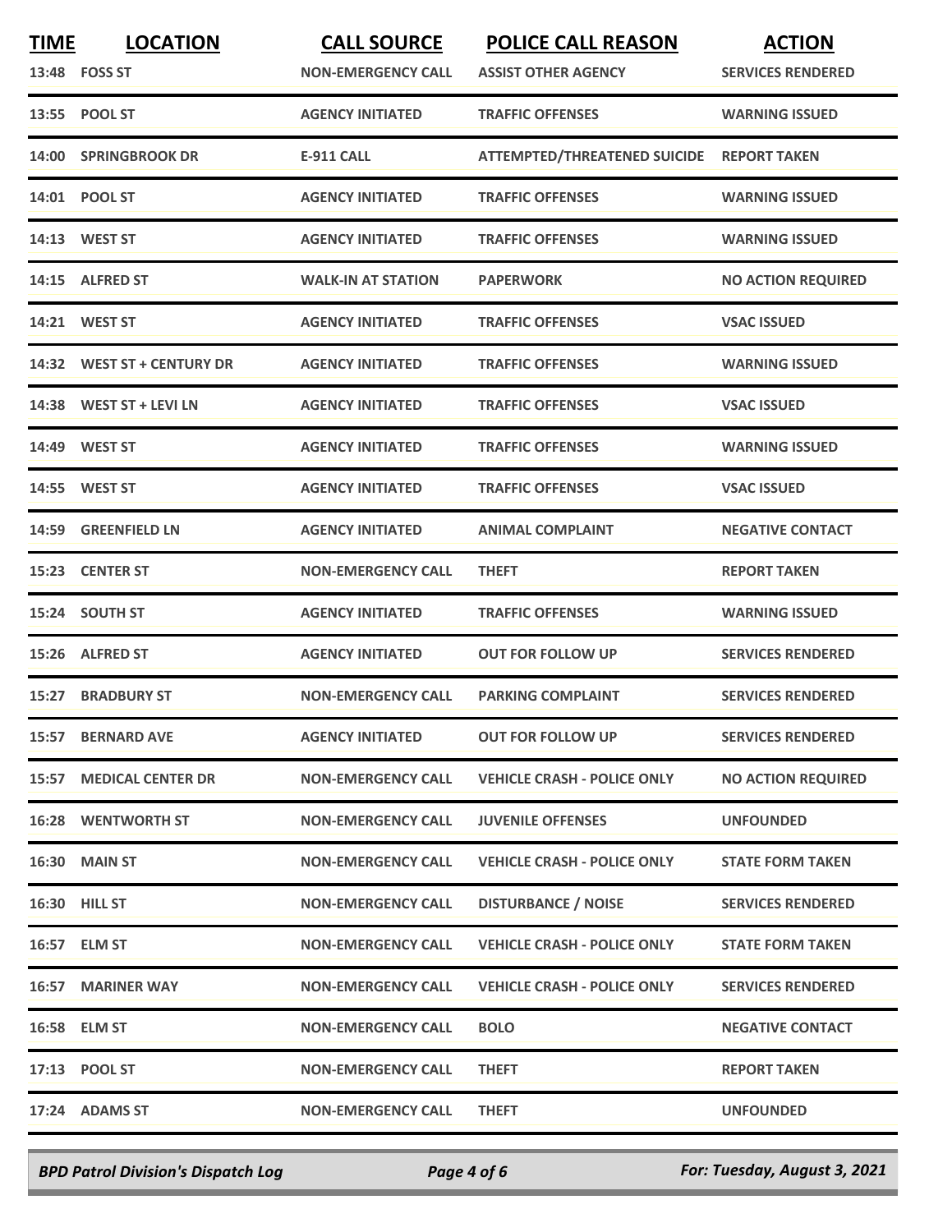| <b>TIME</b> | <b>LOCATION</b>                                | <b>CALL SOURCE</b>        | <b>POLICE CALL REASON</b>                                        | <b>ACTION</b>                |
|-------------|------------------------------------------------|---------------------------|------------------------------------------------------------------|------------------------------|
|             | 17:27 HILL ST                                  | <b>NON-EMERGENCY CALL</b> | <b>CODES ENFORCEMENT</b>                                         | <b>REPORT TAKEN</b>          |
|             | 17:54 MARBLEHEAD LN                            | <b>AGENCY INITIATED</b>   | <b>COMMUNITY ENGAGEMENT</b>                                      | <b>NO VIOLATION</b>          |
|             | <b>17:58 MAIN ST</b>                           | <b>AGENCY INITIATED</b>   | <b>COMMUNITY ENGAGEMENT</b>                                      | <b>SERVICES RENDERED</b>     |
| 18:05       | <b>CENTER ST + ELM ST</b>                      | <b>NON-EMERGENCY CALL</b> | <b>BOLO</b>                                                      | <b>NEGATIVE CONTACT</b>      |
| 18:15       | <b>WENTWORTH ST</b>                            | <b>NON-EMERGENCY CALL</b> | <b>SUSPICION</b>                                                 | <b>SERVICES RENDERED</b>     |
|             | 18:19 CHADWICK PL                              | <b>NON-EMERGENCY CALL</b> | <b>PARKING COMPLAINT</b>                                         | <b>SERVICES RENDERED</b>     |
| 18:25       | <b>ALFRED ST</b>                               | <b>E-911 CALL</b>         | <b>ASSAULT</b>                                                   | <b>SUMMONS ISSUED</b>        |
|             |                                                |                           | DEFENDANT: RONALD B LABELLE  AGE: 71  RESIDENT OF: BIDDEFORD, ME |                              |
|             | <b>CHARGE: ASSAULT</b>                         |                           |                                                                  |                              |
| 18:48       | <b>BRIDGE RD</b>                               | <b>OTHER</b>              | <b>BOLO</b>                                                      | <b>SERVICES RENDERED</b>     |
|             | 19:03 WINDSOR LN                               | <b>NON-EMERGENCY CALL</b> | <b>PARKING COMPLAINT</b>                                         | <b>PARKING TICKET ISSUED</b> |
| 19:21       | <b>WENTWORTH ST</b>                            | <b>E-911 CALL</b>         | <b>DISTURBANCE / NOISE</b>                                       | <b>SERVICES RENDERED</b>     |
| 19:24       | <b>BRADBURY ST</b>                             | <b>NON-EMERGENCY CALL</b> | <b>PARKING COMPLAINT</b>                                         | <b>SERVICES RENDERED</b>     |
| 19:39       | <b>GRAHAM ST</b>                               | <b>NON-EMERGENCY CALL</b> | <b>RECOVERED STOLEN PROPERTY</b>                                 | <b>REPORT TAKEN</b>          |
|             | 19:42 ALFRED ST                                | <b>NON-EMERGENCY CALL</b> | <b>PAPERWORK</b>                                                 | <b>SERVICES RENDERED</b>     |
| 19:43       | <b>MARINER WAY</b>                             | <b>E-911 CALL</b>         | <b>ASSIST WITH MEDICAL W/ ASSIST</b>                             | <b>NO TRANSPORT</b>          |
| 19:59       | <b>ST MARYS ST</b>                             | <b>NON-EMERGENCY CALL</b> | <b>SUSPICION</b>                                                 | <b>GONE ON ARRIVAL</b>       |
|             | 20:21 MOUNTAIN RD                              | <b>NON-EMERGENCY CALL</b> | <b>BOLO</b>                                                      | <b>NEGATIVE CONTACT</b>      |
|             | 20:33 ALFRED ST                                | <b>AGENCY INITIATED</b>   | <b>TRAFFIC OFFENSES</b>                                          | <b>WARNING ISSUED</b>        |
|             | 20:43 MAINE TPKE + ALFRED ST                   | <b>NON-EMERGENCY CALL</b> | <b>BOLO</b>                                                      | <b>NEGATIVE CONTACT</b>      |
|             | 20:47 MAIN ST                                  | <b>NON-EMERGENCY CALL</b> | <b>ROAD HAZARD</b>                                               | <b>NEGATIVE CONTACT</b>      |
|             | 21:23 ELM ST                                   | <b>E-911 CALL</b>         | <b>MENTAL ILLNESS CASES</b>                                      | <b>SERVICES RENDERED</b>     |
|             | 22:35 MAIN ST                                  | <b>NON-EMERGENCY CALL</b> | <b>MENTAL ILLNESS CASES</b>                                      | <b>TRANSPORT TO HOSPITAL</b> |
|             | 22:40 ELM ST                                   | <b>NON-EMERGENCY CALL</b> | <b>ASSIST OTHER AGENCY</b>                                       | <b>NO ACTION REQUIRED</b>    |
|             | 23:00 BRADBURY ST                              | <b>NON-EMERGENCY CALL</b> | <b>DISTURBANCE / NOISE</b>                                       | <b>NO VIOLATION</b>          |
|             | 23:01 POOL ST                                  | <b>NON-EMERGENCY CALL</b> | <b>DISTURBANCE / NOISE</b>                                       | <b>SERVICES RENDERED</b>     |
|             | 23:38 LESTER B ORCUTT BLVD + MILE S E-911 CALL |                           | 911 MISUSE                                                       | <b>SERVICES RENDERED</b>     |
|             |                                                |                           |                                                                  |                              |

*BPD Patrol Division's Dispatch Log Page 5 of 6 For: Tuesday, August 3, 2021*